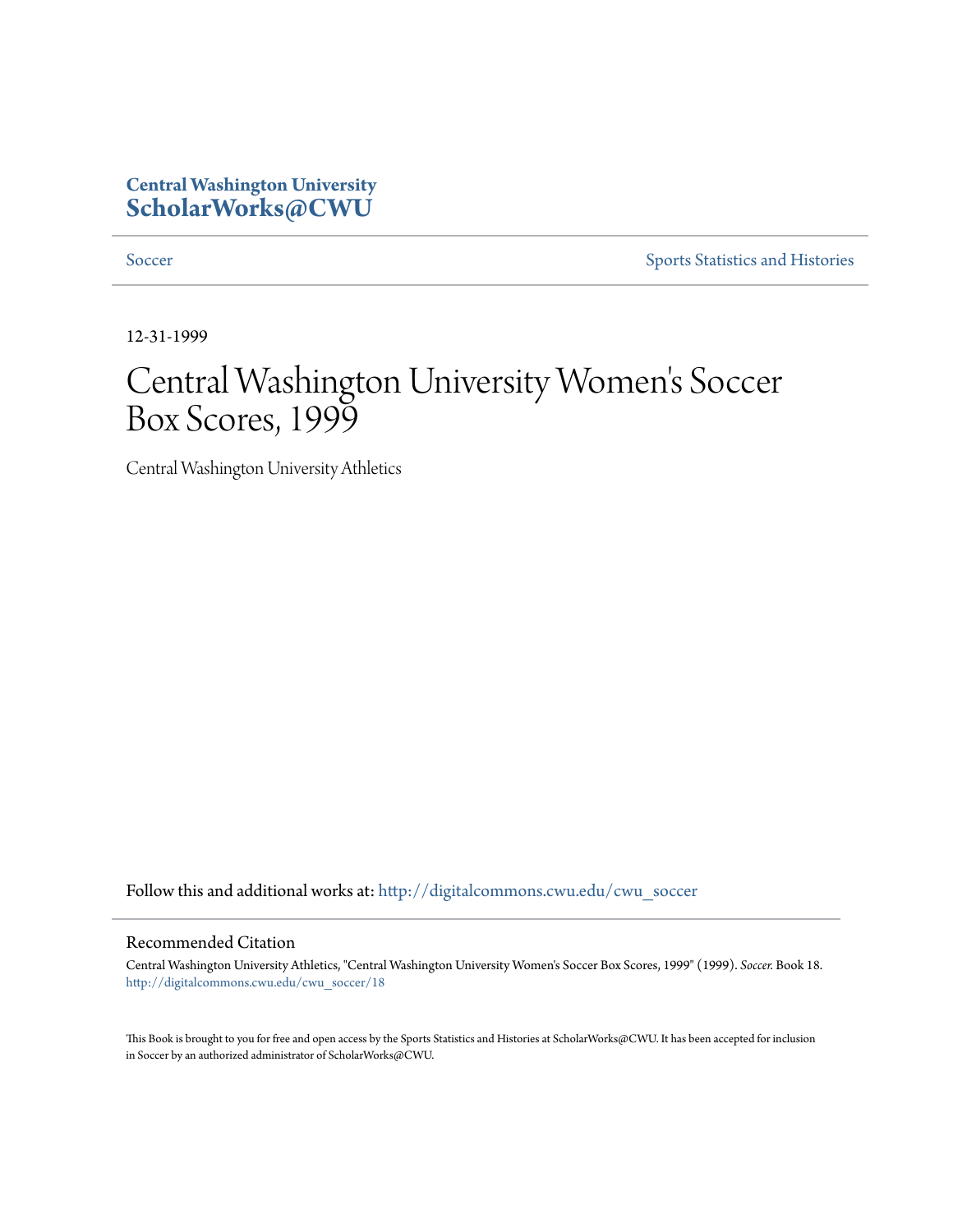# **1999 CWU WOMEN'S SOCCER BOX SCORES**

#### **CSU Bakersfield 4, Central Washington 0 Aug, 28, 1999 at Ellensburg**

| CSU Bakersfield    |  | $- -$ |  |
|--------------------|--|-------|--|
| Central Washington |  | --    |  |

**Scoring**: CSUB – Simpson (Van Dyke), 28th; Kubes, 40th; Own goal, 44th; Murray, 82nd. **Offsides**: CWU 0, CSUB 2. **Corner Kicks -** CWU 3, CSUB 3. **Fouls** - CWU 10, CSUB 9.

| <b>Player</b>   | S-SOG     | G        | A              | Pts              |
|-----------------|-----------|----------|----------------|------------------|
| Routh           | $0 - 0$   | $\theta$ | $\theta$       | $\boldsymbol{0}$ |
| Sanders         | $1 - 1$   | $\theta$ | $\theta$       | 0                |
| Merkel          | $1-0$     | 0        | $\theta$       | 0                |
| Raichert        | $0-0$     | $\theta$ | $\theta$       | 0                |
| LaLiberte       | $0 - 0$   | $\theta$ | $\theta$       | 0                |
| Wyman           | $2-0$     | $\theta$ | $\theta$       | $\boldsymbol{0}$ |
| Hansen          | $0-0$     | $\theta$ | $\theta$       | $\overline{0}$   |
| Ulmer           | $0-0$     | $\theta$ | $\theta$       | 0                |
| Glusick         | $2-0$     | $\theta$ | $\theta$       | 0                |
| Mohs            | $0-0$     | $\theta$ | $\theta$       | $\boldsymbol{0}$ |
| <b>Subs</b>     |           |          |                |                  |
| Dehnert         | $0-0$     | $\theta$ | $\theta$       | 0                |
| Auckland        | $2-0$     | $\theta$ | $\theta$       | $\boldsymbol{0}$ |
| McDonald        | $0-0$     | $\theta$ | $\theta$       | $\boldsymbol{0}$ |
| King            | $1-0$     | $\theta$ | $\theta$       | $\boldsymbol{0}$ |
| Buckley         | $0-0$     | $\theta$ | $\theta$       | $\boldsymbol{0}$ |
| Calciolari      | $0-0$     | $\theta$ | $\theta$       | 0                |
| Totals          | $9-1$     | $\theta$ | $\theta$       | $\boldsymbol{0}$ |
| CSU Bakersfield | $20 - 11$ | 4        | 1              | 9                |
| Goalkeeping     | Min       | SV       | GA             |                  |
| Medford         | 45        | 6        | 3              |                  |
| Barber          | 45        | 1        | 1              |                  |
| Totals          | 90        | 7        | $\overline{4}$ |                  |
| CSU Bakersfield | 90        | 1        | $\theta$       |                  |
|                 |           |          |                |                  |

#### **CSU Dominguez Hills 3, Central Washington 1 Aug. 31, 1999 at Ellensburg**

| CSU Dominguez Hills |  | -- |  |
|---------------------|--|----|--|
| Central Washington  |  |    |  |

**Scoring**: CSUDH – Franklin, 14<sup>th</sup>; Alarcon, 81<sup>st</sup>; Disney, 90<sup>th</sup>. CWU – Mohs (Auckland), 61<sup>st</sup>. . **Offsides**: CWU 2, CSUDH 1. **Corner Kicks -** CWU 3, CSUDH 3. **Fouls** - CWU 10, CSUDH 15.

| <b>Player</b> | S-SOG   | G | А        | Pts            |
|---------------|---------|---|----------|----------------|
| Mohs          | $3 - 3$ | 1 | $\theta$ | $\overline{c}$ |
| Wyman         | 1-1     | 0 | $\theta$ | 0              |
| Glusick       | $1-0$   | 0 | 0        | 0              |
| Ulmer         | $2 - 2$ | 0 | 0        | 0              |
| Merkel        | $3-1$   | 0 | $\Omega$ | 0              |
| Sanders       | $0-0$   | 0 | $\theta$ | 0              |
| LaLiberte     | $0-0$   | 0 | $\theta$ | 0              |
| Hansen        | $0-0$   | 0 | $\theta$ | 0              |
| King          | $0-0$   | 0 | 0        | 0              |
| Dehnert       | $0-0$   | 0 | 0        | 0              |
| Barber        | $0 - 0$ |   |          | 0              |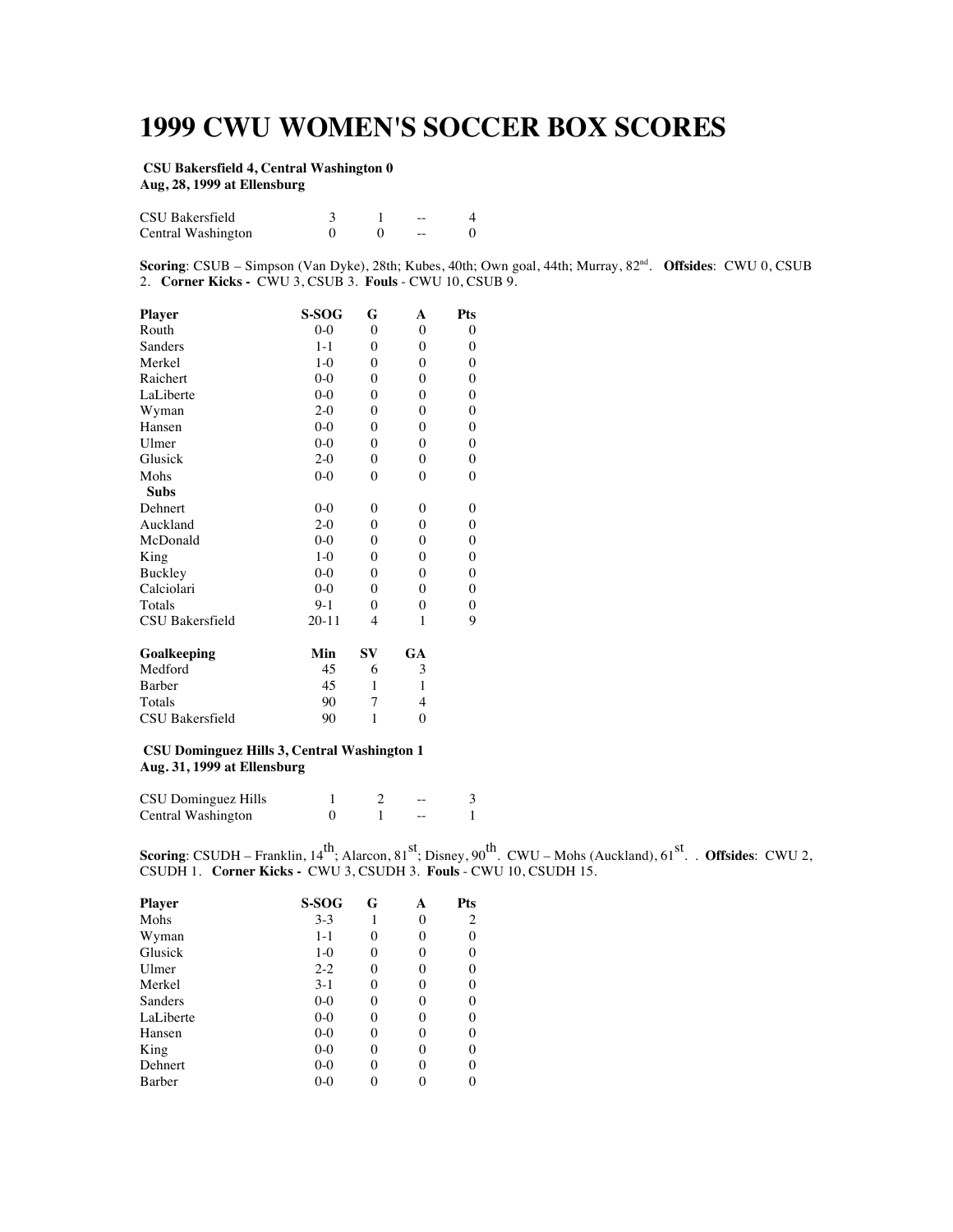| <b>Subs</b>         |        |          |          |          |
|---------------------|--------|----------|----------|----------|
| Auckland            | $3-1$  | $\theta$ |          | 1        |
| Raichart            | $0-0$  | 0        |          | $\theta$ |
| Totals              | $13-8$ |          |          | 3        |
| CSU Dominguez Hills | $19-6$ | 3        | $\theta$ | 6        |
| Goalkeeping         | Min    | SV       | GA       |          |
| <b>Barber</b>       | 90     | 3        | 3        |          |
| CSU Dominguez Hills | 90     |          |          |          |

#### **UC Davis 2, Central Washington 0 Sept. 4, 1999 at Arcata**

| <b>UC</b> Davis    |  | $- -$ |  |
|--------------------|--|-------|--|
| Central Washington |  | $- -$ |  |

**Scoring**: UC Davis – Hayllar, 58<sup>th</sup>; Micone, 88th . **Offsides**: CWU 0, UC Davis 0. **Corner Kicks -** CWU 1, UC Davis 2. **Fouls** – Not available.

| S-SOG    | G              | A                | Pts              |
|----------|----------------|------------------|------------------|
| $0 - 0$  | 0              | $\boldsymbol{0}$ | 0                |
| $1-0$    | 0              | $\theta$         | 0                |
| $0-0$    | $\theta$       | $\theta$         | $\boldsymbol{0}$ |
| $0 - 0$  | 0              | $\boldsymbol{0}$ | 0                |
| $0-0$    | 0              | $\boldsymbol{0}$ | 0                |
| $1-0$    | 0              | $\theta$         | $\boldsymbol{0}$ |
| $0-0$    | $\theta$       | $\theta$         | $\boldsymbol{0}$ |
| $1-0$    | 0              | $\theta$         | 0                |
| $0 - 0$  | 0              | $\theta$         | $\boldsymbol{0}$ |
| $0 - 0$  | 0              | $\boldsymbol{0}$ | $\boldsymbol{0}$ |
|          |                |                  |                  |
| $0 - 0$  | 0              | $\theta$         | 0                |
| $0-0$    | 0              | $\boldsymbol{0}$ | 0                |
| $0-0$    | 0              | $\theta$         | $\boldsymbol{0}$ |
| $0 - 0$  | $\theta$       | $\theta$         | $\boldsymbol{0}$ |
| $0 - 0$  | 0              | $\theta$         | $\boldsymbol{0}$ |
| $3-0$    | 0              | $\theta$         | 0                |
| $12 - 2$ | 2              | $\theta$         | 4                |
| Min      | $S_{\rm V}$    | GA               |                  |
| 90       | 0              | 2                |                  |
| 90       | $\overline{0}$ | $\mathbf{0}$     |                  |
|          |                |                  |                  |

#### **Humboldt State 1, Central Washington 0 Sept. 6, 1999 at Arcata**

| Central Washington |  | $- -$ |  |
|--------------------|--|-------|--|
| Humboldt State     |  | $- -$ |  |

**Scoring**: HSU – Texeira (Finney), 38:39. **Offsides**: CWU 0, Humboldt State 0. **Corner Kicks -** CWU 2, Humboldt State 0. **Fouls** – CWU 8, Humboldt State 7. **Yellow Cards** – Humboldt State 1.

| S-SOG   | G        |   | Pts |
|---------|----------|---|-----|
| $0-0$   | 0        | 0 | 0   |
| $3 - 3$ | 0        | 0 | 0   |
| $1 - 1$ | $\theta$ | 0 | 0   |
| $2 - 1$ | $\theta$ | 0 | 0   |
| $0-0$   | $\theta$ | 0 | 0   |
| $1-0$   | $\theta$ | 0 | 0   |
| $0-0$   |          | 0 | 0   |
| $0-0$   |          |   |     |
|         |          |   |     |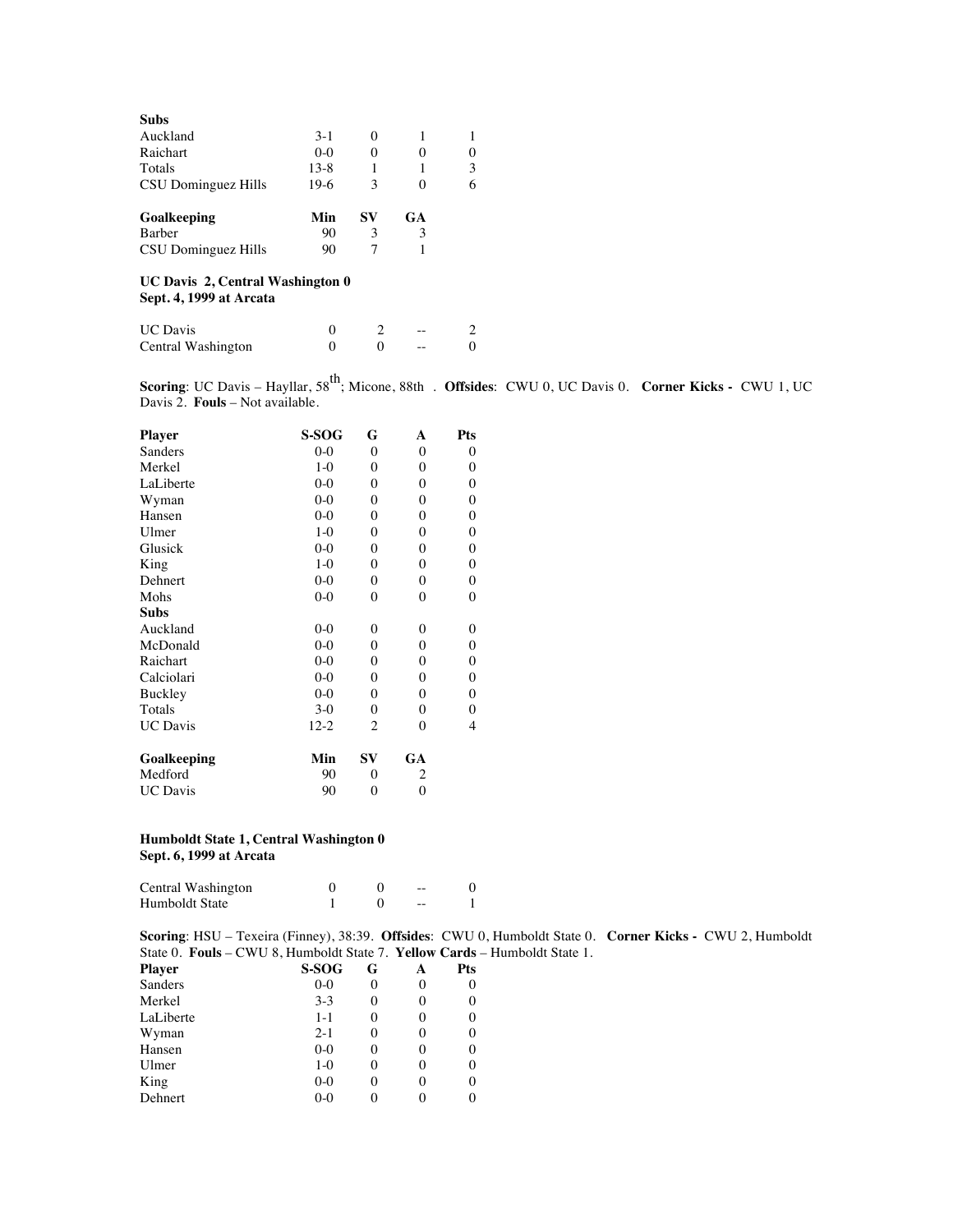| Humboldt State | 90      | 8  |    |   |
|----------------|---------|----|----|---|
| Medford        | 90      | 5  |    |   |
| Goalkeeping    | Min     | SV | GA |   |
| Humboldt State | $7-6$   | 1  |    | 3 |
| Totals         | $11-8$  | 0  |    | 0 |
| <b>Buckley</b> | $1 - 1$ | 0  |    | 0 |
| Glusick        | $1-0$   | 0  |    | 0 |
| Raichart       | $1 - 1$ | 0  |    | 0 |
| McDonald       | $0-0$   | 0  | 0  | 0 |
| <b>Subs</b>    |         |    |    |   |
| Mohs           | $1 - 1$ |    |    | 0 |
| Auckland       | $0-0$   |    |    | 0 |

#### **Western Oregon 1, Central Washington 0 Sept. 10, 1999 at Monmouth**

| Central Washington |  | $- -$ |  |
|--------------------|--|-------|--|
| Western Oregon     |  | $- -$ |  |

**Scoring:** WOU – Mays (Case),  $19^{\text{th}}$ .<br>**Cards** – None. **Offsides** – None.

**Corner Kicks - CWU 9, Western 0. Fouls – CWU 6, Western 8. Yellow** 

| <b>Player</b> | S-SOG   | G            | A                | Pts              |
|---------------|---------|--------------|------------------|------------------|
| Routh         | $0-0$   | $\mathbf{0}$ | $\boldsymbol{0}$ | 0                |
| Sanders       | $2 - 0$ | $\mathbf{0}$ | $\Omega$         | 0                |
| Merkel        | $4 - 2$ | $\mathbf{0}$ | $\boldsymbol{0}$ | 0                |
| LaLiberte     | $3-0$   | $\mathbf{0}$ | $\boldsymbol{0}$ | 0                |
| Wyman         | $5-3$   | $\mathbf{0}$ | $\boldsymbol{0}$ | $\boldsymbol{0}$ |
| Hansen        | $5-1$   | $\mathbf{0}$ | $\theta$         | $\boldsymbol{0}$ |
| Ulmer         | $3-1$   | $\theta$     | $\mathbf{0}$     | $\boldsymbol{0}$ |
| King          | $5 - 4$ | $\mathbf{0}$ | $\boldsymbol{0}$ | $\boldsymbol{0}$ |
| Buckley       | $3-0$   | $\mathbf{0}$ | $\boldsymbol{0}$ | 0                |
| Mohs          | $1 - 1$ | $\mathbf{0}$ | $\theta$         | 0                |
| <b>Subs</b>   |         |              |                  |                  |
| McDonald      | $0-0$   | $\mathbf{0}$ | $\theta$         | 0                |
| Raichart      | $0 - 0$ | $\mathbf{0}$ | $\boldsymbol{0}$ | 0                |
| Glusick       | $3-1$   | $\mathbf{0}$ | $\boldsymbol{0}$ | 0                |
| Calciolari    | $0-0$   | $\mathbf{0}$ | $\theta$         | 0                |
| Auckland      | $4 - 3$ | $\mathbf{0}$ | $\theta$         | 0                |
| Totals        | $38-16$ | $\mathbf{0}$ | $\boldsymbol{0}$ | $\boldsymbol{0}$ |
| Cascade       | $9 - 5$ | 1            | 1                | 3                |
| Goalkeeping   | Min     | SV           | GA               |                  |
| Medford       | 90      | 4            | 1                |                  |
| Western       | 90      | 16           | 0                |                  |

#### **Central Washington 7, Cascade 0 Sept. 11, 1999 at Portland**

| Central Washington |  | $- -$ |  |
|--------------------|--|-------|--|
| Cascade            |  | $- -$ |  |

**Scoring**: CWU – Ulmer; Ulmer (Auckland); Auckland (Merkel); Wyman; Sanders; Ulmer (Mohs); Buckley (Calciolari). **Corner Kicks -** CWU 7, Cascade 0. **Fouls** – CWU 4, Cascade 4. **Yellow Cards** – None. **Offsides** – None.

| Player    | <b>S-SOG</b> | $\mathbf{G}$ | А | Pts |
|-----------|--------------|--------------|---|-----|
| Routh     | 0-0          |              |   |     |
| McDonald  | $0-0$        |              |   | 0   |
| LaLiberte | $0-0$        |              |   |     |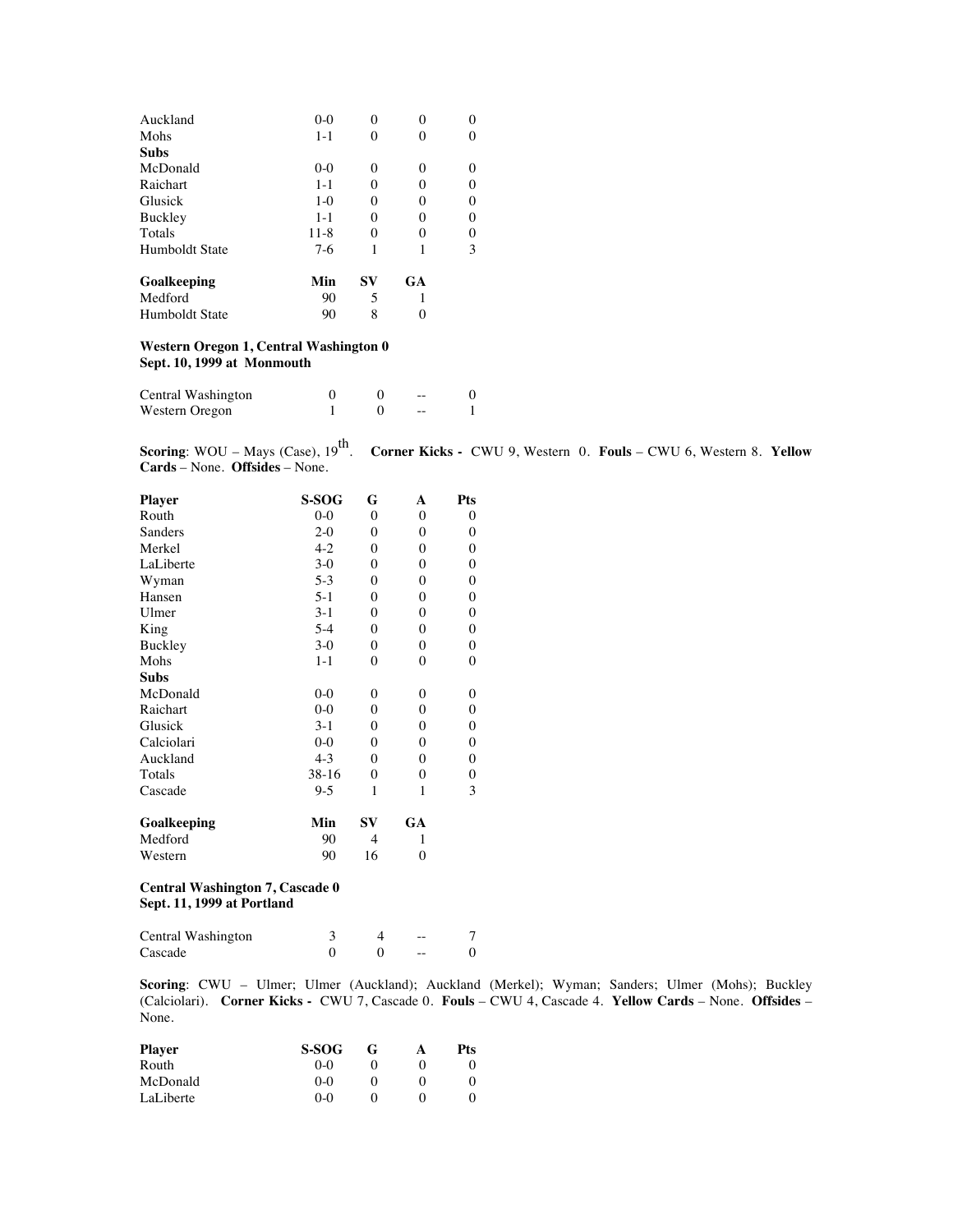| Wyman       | $5 - 4$ | 1            | 1                | 3                |
|-------------|---------|--------------|------------------|------------------|
| Ulmer       | $11-8$  | 3            | $\theta$         | 6                |
| Hansen      | $2 - 2$ | 0            | $\boldsymbol{0}$ | 0                |
| Sanders     | $1 - 1$ | 1            | $\theta$         | $\boldsymbol{0}$ |
| Mohs        | $0-0$   | $\mathbf{0}$ | 1                | $\boldsymbol{0}$ |
| Merkel      | $3-2$   | $\mathbf{0}$ | 1                | 0                |
| King        | $1 - 1$ | $\mathbf{0}$ | $\theta$         | 0                |
| <b>Subs</b> |         |              |                  |                  |
| Auckland    | $2 - 1$ | 1            | 1                | 3                |
| Glusick     | $3-2$   | $\theta$     | $\theta$         | $\boldsymbol{0}$ |
| Calciolari  | $0 - 0$ | $\theta$     | 1                | 0                |
| Raichart    | $0 - 0$ | $\mathbf{0}$ | $\theta$         | $\boldsymbol{0}$ |
| Buckley     | $4 - 3$ | 1            | $\theta$         | $\overline{c}$   |
| Totals      | 32-24   | 7            | 5                | 19               |
| Cascade     | $2 - 2$ | $\theta$     | $\theta$         | 0                |
| Goalkeeping | Min     | SV           | GA               |                  |
| Medford     | 45      | 0            | $\overline{0}$   |                  |
| Worrell     | 45      | 2            | $\theta$         |                  |
| Totals      | 90      | 2            | $\theta$         |                  |
| Cascade     | 90      | 17           | 7                |                  |
|             |         |              |                  |                  |

**Chico State 2, Central Washington 1 Sept. 15, 1999 at Chico**

| Central Washington |  | $- -$ |  |
|--------------------|--|-------|--|
| Chico State        |  | --    |  |

**Scoring**: CWU – Merkel (Hansen), 58th. Chico – Graffius (Cheney), 57th; Beahan (Perea), 64th. **Corner Kicks -**  CWU 3, Chico 4. **Fouls** – CWU 5, Chico 9. **Yellow Cards** – None. **Offsides** – None.

| Player      | S-SOG   | G        | A                | Pts              |
|-------------|---------|----------|------------------|------------------|
| Sanders     | $0 - 0$ | $\theta$ | $\theta$         | 0                |
| Merkel      | $5 - 4$ | 1        | $\boldsymbol{0}$ | $\overline{c}$   |
| LaLiberte   | $0 - 0$ | 0        | $\theta$         | $\boldsymbol{0}$ |
| Wyman       | $1 - 1$ | 0        | 0                | 0                |
| Hansen      | $1 - 1$ | $\theta$ | 1                | $\mathbf{1}$     |
| Ulmer       | $1 - 1$ | 0        | 0                | $\boldsymbol{0}$ |
| King        | $3-2$   | 0        | 0                | $\boldsymbol{0}$ |
| Dehnert     | $0 - 0$ | 0        | $\theta$         | $\boldsymbol{0}$ |
| Buckley     | $0 - 0$ | 0        | $\mathbf{0}$     | $\boldsymbol{0}$ |
| Mohs        | $0 - 0$ | 0        | $\mathbf{0}$     | $\boldsymbol{0}$ |
| Subs        |         |          |                  |                  |
| McDonald    | $0 - 0$ | 0        | $\theta$         | 0                |
| Raichart    | $0 - 0$ | 0        | $\mathbf{0}$     | $\boldsymbol{0}$ |
| Glusick     | $1-0$   | 0        | 0                | $\boldsymbol{0}$ |
| Calciolari  | $0 - 0$ | 0        | 0                | $\boldsymbol{0}$ |
| Auckland    | $1-0$   | 0        | 0                | $\boldsymbol{0}$ |
| Totals      | $13-9$  | 1        | 1                | 3                |
| Chico       | $24-9$  | 2        | 2                | 6                |
| Goalkeeping | Min     | SV       | GA               |                  |
| Medford     | 90      | 7        | 2                |                  |
| Chico       | 90      | 8        | 1                |                  |

#### **Central Washington 2, CSU Stanislaus 0 Sept. 17, 1999 at Turlock**

| Central Washington   |  | $- -$ |  |
|----------------------|--|-------|--|
| Cal State Stanislaus |  | --    |  |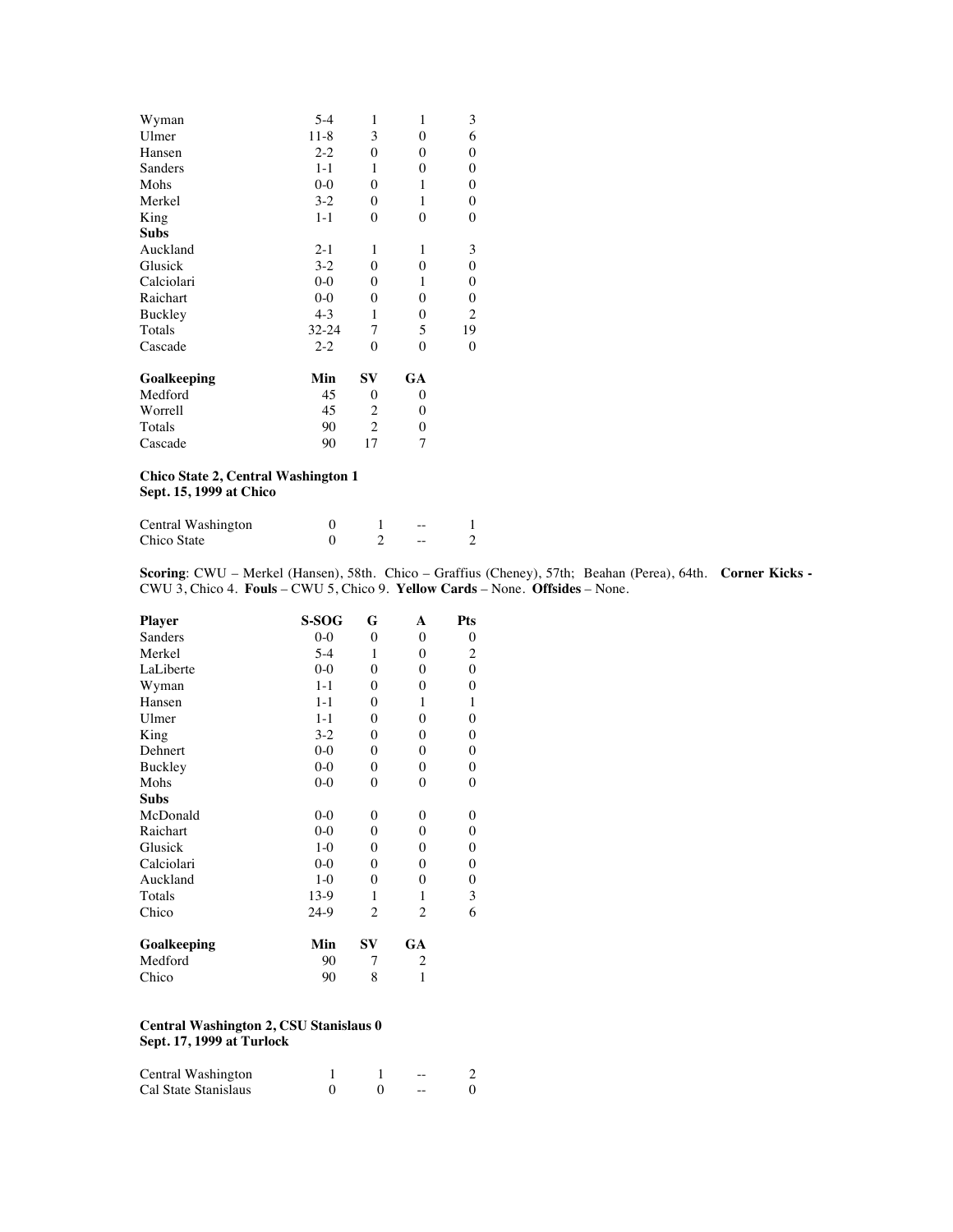**Scoring**: CWU – Merkel (penalty kick); Calcciolari (Ulmer). **Corner Kicks -** CWU 4, Cal State Stanislaus 7. **Fouls** – CWU 8, Cal State Stanislaus 10.. **Yellow Cards** – Merkel. **Offsides** – CWU 5, Cal State Stanislaus 1.

| <b>Player</b>        | S-SOG   | G              | A                | Pts                     |
|----------------------|---------|----------------|------------------|-------------------------|
| Sanders              | $0 - 0$ | $\theta$       | $\theta$         | 0                       |
| Merkel               | $1 - 1$ | 1              | $\theta$         | $\overline{\mathbf{c}}$ |
| LaLiberte            | $0-0$   | $\theta$       | $\theta$         | $\boldsymbol{0}$        |
| Wyman                | $0-0$   | $\mathbf{0}$   | $\theta$         | 0                       |
| Ulmer                | $1 - 1$ | $\theta$       | 1                | 1                       |
| King                 | $0 - 0$ | $\mathbf{0}$   | $\theta$         | $\boldsymbol{0}$        |
| Calciolari           | $1 - 1$ | 1              | 0                | $\overline{c}$          |
| Dehnert              | $0 - 0$ | $\theta$       | 0                | 0                       |
| Auckland             | $3-2$   | $\mathbf{0}$   | $\mathbf{0}$     | $\boldsymbol{0}$        |
| Mohs                 | $1 - 1$ | $\mathbf{0}$   | $\theta$         | 0                       |
| <b>Subs</b>          |         |                |                  |                         |
| Glusick              | $1 - 1$ | $\theta$       | 0                | 0                       |
| Buckley              | $0-0$   | $\mathbf{0}$   | $\boldsymbol{0}$ | 0                       |
| McDonald             | $0 - 0$ | $\theta$       | 0                | 0                       |
| Raichert             | $0-0$   | $\theta$       | $\theta$         | 0                       |
| Totals               | $8 - 7$ | $\overline{2}$ | 1                | 5                       |
| Cal State Stanislaus | $5-3$   | $\theta$       | 0                | 0                       |
| Goalkeeping          | Min     | SV             | GA               |                         |
| Medford              | 90      | 3              | $\theta$         |                         |
| Cal State Stanislaus | 90      | 5              | 2                |                         |

### **Seattle 3, Central Washington 0**

**Sept. 19, 1999 at Seattle**

| Seattle            |  | $- -$ |  |
|--------------------|--|-------|--|
| Central Washington |  | $- -$ |  |

**Scoring**: Seattle – Williams (Provost), 26:35; Tateyama (Martiniello), 51:10; Katnik (Williams), 71:40. **Corner Kicks -** Seattle 3, CWU 0. **Fouls** – Seatttle 8, CWU 12. **Yellow Cards** – None. **Offsides** – Seattle 4, CWU 2.

| <b>Seattle</b> | S-SOG   | G                | A                | Pts            |
|----------------|---------|------------------|------------------|----------------|
| <b>Baker</b>   | $0-0$   | $\theta$         | $\theta$         | 0              |
| Lax            | $0-0$   | $\theta$         | $\theta$         | $\theta$       |
| Williams       | $1 - 1$ | 1                | 1                | 3              |
| Sauvageau      | $2-0$   | $\theta$         | $\theta$         | $\theta$       |
| Lemmon         | $0-0$   | $\theta$         | $\theta$         | 0              |
| Denny          | $2 - 2$ | $\theta$         | $\theta$         | 0              |
| Riccelli       | $0-0$   | $\theta$         | $\theta$         | 0              |
| Hartstein      | $4 - 2$ | $\theta$         | $\theta$         | 0              |
| Tateyama       | $6-4$   | 1                | $\theta$         | 2              |
| Dolan          | $1 - 1$ | $\theta$         | $\theta$         | $\overline{0}$ |
| <b>Subs</b>    |         |                  |                  |                |
| Leeder         | $1 - 1$ | $\theta$         | $\theta$         | 0              |
| Provost        | $0-0$   | $\theta$         | 1                | 1              |
| Fischer        | $0-0$   | $\Omega$         | $\theta$         | $\overline{0}$ |
| Martiniello    | $3-1$   | $\theta$         | 1                | 1              |
| Pope           | $0-0$   | $\theta$         | $\theta$         | 0              |
| Katnik         | $1 - 1$ | 1                | $\theta$         | $\overline{c}$ |
| Lichtenberger  | $2 - 2$ | $\theta$         | $\theta$         | 0              |
| Totalls        | $23-15$ | 3                | 3                | 9              |
| Goalkeeping    | Min     | $S_{\rm V}$      | GA               |                |
| Geraghty, SU   | 90      | 4                | $\theta$         |                |
| <b>CWU</b>     | S-SOG   | G                | A                | <b>Pts</b>     |
| Sanders        | $0 - 0$ | $\boldsymbol{0}$ | $\boldsymbol{0}$ | 0              |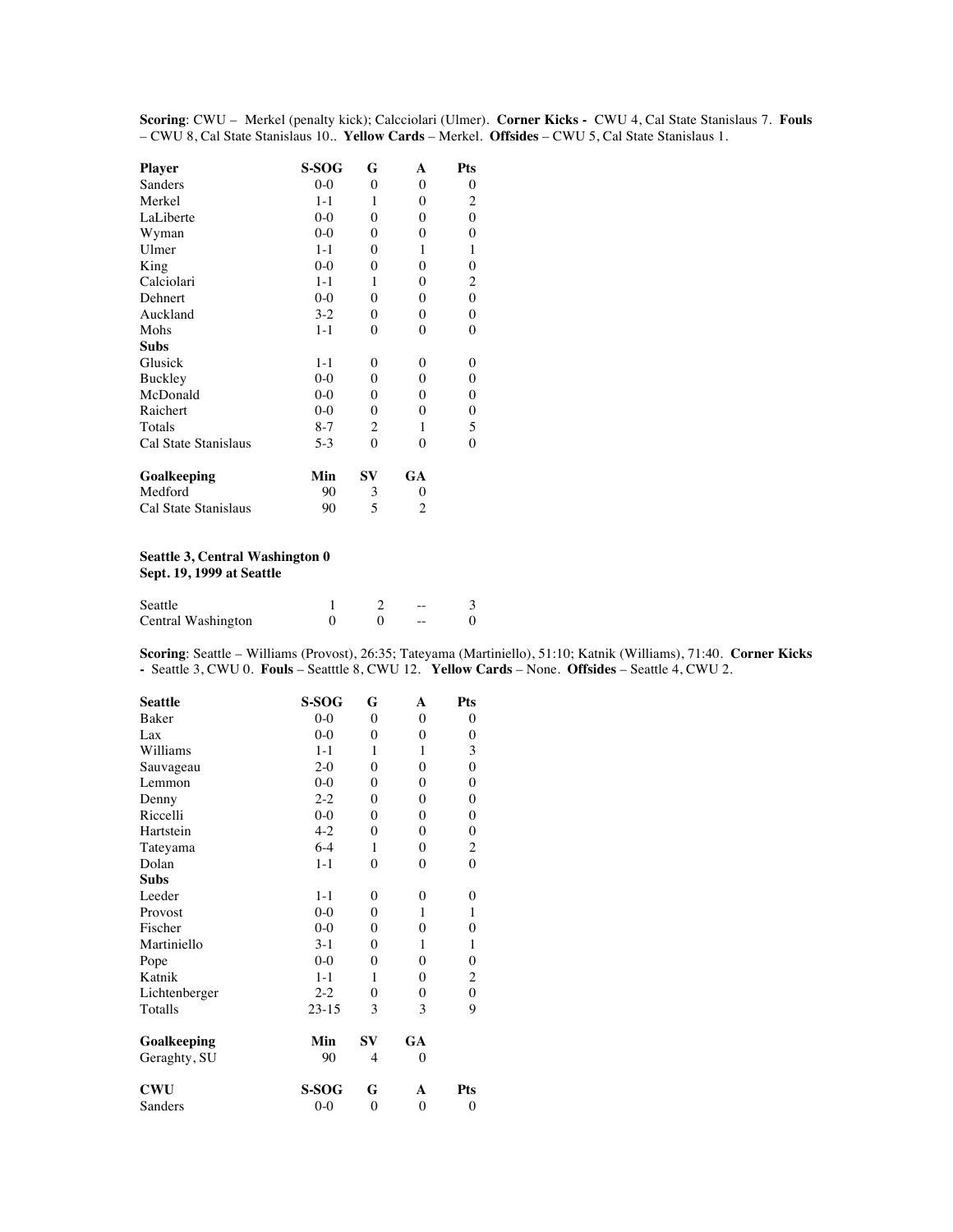| Merkel      | $1 - 1$ | $\overline{0}$ | $\theta$       | 0                |
|-------------|---------|----------------|----------------|------------------|
| LaLiberte   | $0-0$   | 0              | $\theta$       | $\boldsymbol{0}$ |
| Wyman       | $2 - 2$ | 0              | $\theta$       | 0                |
| Hansen      | $0 - 0$ | 0              | $\overline{0}$ | $\boldsymbol{0}$ |
| Ulmer       | $2 - 0$ | 0              | $\theta$       | 0                |
| King        | $0 - 0$ | 0              | $\theta$       | 0                |
| Calciolari  | $0-0$   | 0              | $\theta$       | 0                |
| Dehnert     | $0-0$   | 0              | $\overline{0}$ | $\boldsymbol{0}$ |
| Mohs        | $1-0$   | 0              | $\overline{0}$ | $\boldsymbol{0}$ |
| Subs        |         |                |                |                  |
| Routh       | $0 - 0$ | 0              | $\theta$       | 0                |
| Auckland    | $2 - 1$ | 0              | $\overline{0}$ | 0                |
| Buckley     | $0-0$   | 0              | $\theta$       | 0                |
| Raichart    | $1-0$   | 0              | $\theta$       | $\boldsymbol{0}$ |
| McDonald    | $0-0$   | 0              | $\theta$       | 0                |
| Totals      | $9-4$   | $\theta$       | $\theta$       | $\overline{0}$   |
| Goalkeeping | Min     | $S_{\rm V}$    | GA             |                  |
| Medford     | 70      | 10             | 2              |                  |
| Barber      | 20      | 2              |                |                  |

#### **Western Washington 1, Central Washington 0 Sept. 25, 1999 at Bellingham**

| Central Washington |  | $- -$ |  |
|--------------------|--|-------|--|
| Western Washington |  | $- -$ |  |

**Scoring**: WWU - Keating (Soine), 36th. **Corner Kicks -** CWU 2, WWU 7. **Fouls** – CWU 9, WWU 11. **Yellow Cards** – None.

| <b>CWU</b>                                                            | S            | G        | A        | Pts              |  |
|-----------------------------------------------------------------------|--------------|----------|----------|------------------|--|
| Calciolari                                                            | $\mathbf{1}$ | $\theta$ | $\theta$ | 0                |  |
| Merkel                                                                | 2            | $\theta$ | $\theta$ | 0                |  |
| Hansen                                                                | 3            | $\theta$ | $\theta$ | $\boldsymbol{0}$ |  |
| Sanders                                                               | $\theta$     | $\theta$ | $\theta$ | 0                |  |
| LaLiberte                                                             | $\theta$     | $\theta$ | $\theta$ | 0                |  |
| Wyman                                                                 | $\theta$     | $\theta$ | $\theta$ | 0                |  |
| Ulmer                                                                 | $\theta$     | $\theta$ | $\theta$ | 0                |  |
| King                                                                  | $\theta$     | $\theta$ | $\theta$ | $\boldsymbol{0}$ |  |
| Dehnert                                                               | $\theta$     | $\theta$ | $\Omega$ | $\boldsymbol{0}$ |  |
| Mohs                                                                  | $\theta$     | $\theta$ | $\theta$ | $\boldsymbol{0}$ |  |
| Medford                                                               | $\theta$     | $\theta$ | $\theta$ | 0                |  |
| <b>Subs</b>                                                           |              |          |          |                  |  |
| Auckland                                                              | 1            | $\theta$ | 0        | 0                |  |
| Buckley                                                               | $\theta$     | $\theta$ | $\theta$ | $\boldsymbol{0}$ |  |
| Glusick                                                               | $\theta$     | $\theta$ | $\theta$ | $\boldsymbol{0}$ |  |
| McDonald                                                              | $\theta$     | $\theta$ | $\theta$ | 0                |  |
| Totals                                                                | 7            | $\theta$ | $\theta$ | 0                |  |
| WWU                                                                   | 17           | 1        | 1        | 3                |  |
| Goalkeeping                                                           | Min          | SV       | GA       |                  |  |
| Medford                                                               | 90           | 4        | 1        |                  |  |
| WWU                                                                   | 90           | 4        | $\Omega$ |                  |  |
| Central Washington 5, Evergreen State 0<br>Oct. 2, 1999 at Ellensburg |              |          |          |                  |  |

| Evergreen State    |  | $- -$ |  |
|--------------------|--|-------|--|
| Central Washington |  | --    |  |

**Scoring**: CWU – Merkel,  $5^{th}$ ; Merkel (Mohs),  $13^{th}$ ; LaLiberte,  $20^{th}$ ; Calciolari (Mohs),  $21^{st}$ ; Merkel (Ulmer),  $31^{st}$ .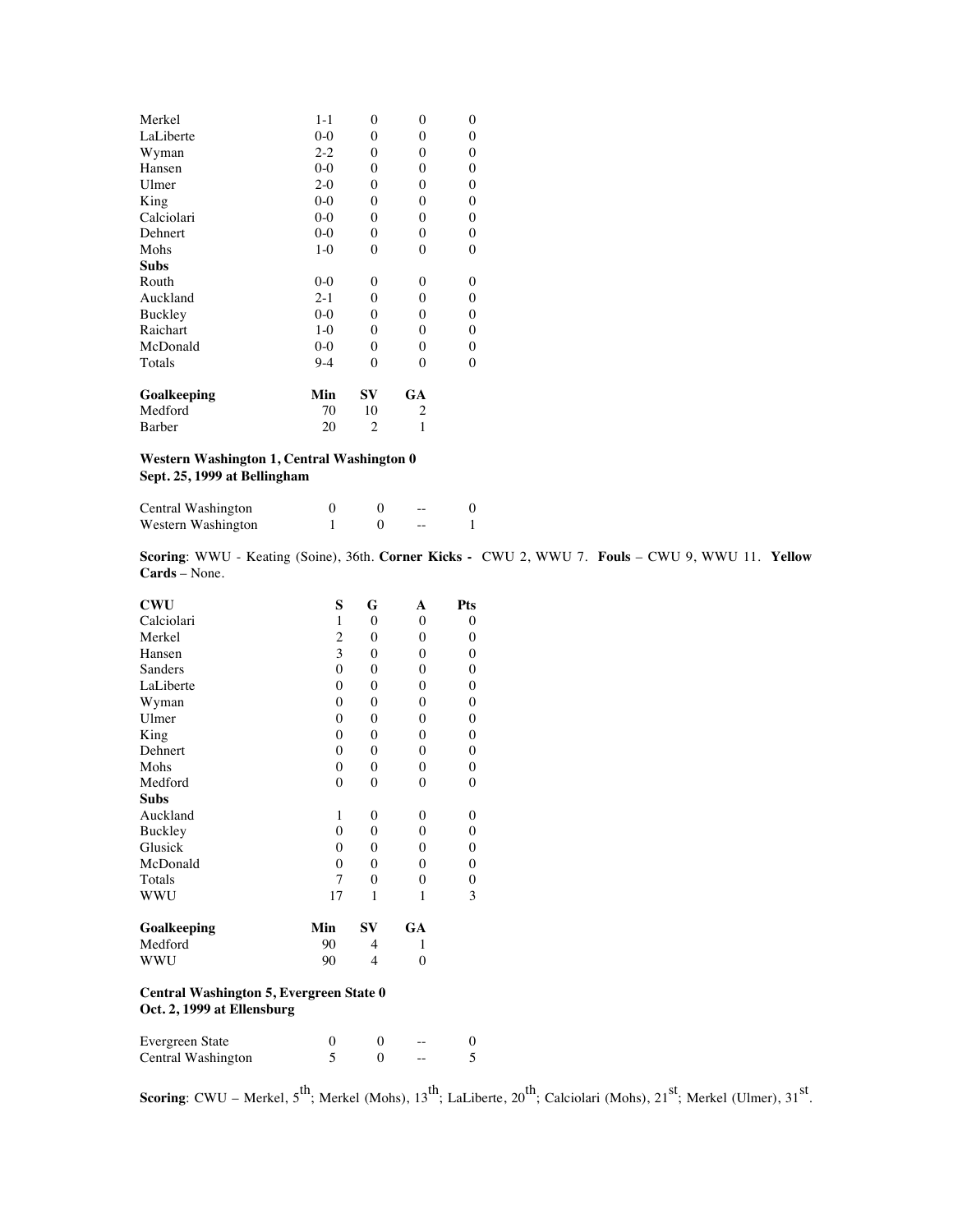| <b>CWU</b>  | S-SOG     | G            | A                | Pts                     |
|-------------|-----------|--------------|------------------|-------------------------|
| Merkel      | $5 - 5$   | 3            | $\theta$         | 6                       |
| LaLiberte   | $1 - 1$   | 1            | $\theta$         | $\overline{c}$          |
| Calciolari  | $3-1$     | 1            | $\theta$         | $\overline{\mathbf{c}}$ |
| Mohs        | $2 - 0$   | $\theta$     | 2                | $\overline{c}$          |
| Ulmer       | $1-0$     | $\theta$     | 1                | $\mathbf{1}$            |
| Wyman       | $2 - 1$   | $\mathbf{0}$ | $\mathbf{0}$     | $\boldsymbol{0}$        |
| Glusick     | $6-4$     | $\mathbf{0}$ | $\theta$         | $\boldsymbol{0}$        |
| Sanders     | $0-0$     | $\mathbf{0}$ | $\theta$         | $\boldsymbol{0}$        |
| Hansen      | $0 - 0$   | $\theta$     | $\theta$         | $\mathbf{0}$            |
| Dehnert     | $0 - 0$   | $\mathbf{0}$ | $\mathbf{0}$     | $\boldsymbol{0}$        |
| <b>Subs</b> |           |              |                  |                         |
| King        | $1-0$     | $\theta$     | 0                | $\mathbf{0}$            |
| McDonald    | $1 - 1$   | $\theta$     | $\theta$         | $\boldsymbol{0}$        |
| Buckley     | $2 - 1$   | $\mathbf{0}$ | $\boldsymbol{0}$ | $\boldsymbol{0}$        |
| Auckland    | $2 - 0$   | $\mathbf{0}$ | $\theta$         | $\boldsymbol{0}$        |
| Raichart    | $0 - 0$   | $\theta$     | $\theta$         | $\mathbf{0}$            |
| Totals      | $26 - 14$ | 5            | 3                | 13                      |
| Evergreen   | $7-5$     | 0            | 0                | $\boldsymbol{0}$        |
| Goalkeeping | Min       | $S_{\rm V}$  | GA               |                         |
| Medford     | 90        | 5            | $\overline{0}$   |                         |

#### **Corner Kicks -** TESC 0, CWU 8. **Fouls** – TESC 4, CWU 5. **Yellow Cards** – TESC 1. **Offsides** – None.

#### **Central Washington 2, Western Oregon 0 Oct. 3, 1999 at Ellensburg**

| Western Oregon     |  | $- -$ |  |
|--------------------|--|-------|--|
| Central Washington |  | $- -$ |  |

**Scoring**: CWU - Calciolari (Hansen), 30:30; Glusick, 65:45. **Corner Kicks -** WOU 0, CWU 6. **Fouls** – WOU 3, CWU 9. **Yellow Cards** – None. **Offsides** – WOU 1, CWU 0.

| WOU         | S-SOG   | G                | A                | Pts              |
|-------------|---------|------------------|------------------|------------------|
| Case        | $1 - 1$ | $\mathbf{0}$     | $\mathbf{0}$     | $\boldsymbol{0}$ |
| Moody       | $1 - 1$ | 0                | $\theta$         | $\boldsymbol{0}$ |
| Russnagle   | $0 - 0$ | $\theta$         | $\theta$         | $\boldsymbol{0}$ |
| Ledyard     | $0 - 0$ | $\overline{0}$   | $\mathbf{0}$     | $\boldsymbol{0}$ |
| Mays        | $1 - 1$ | $\overline{0}$   | $\mathbf{0}$     | $\boldsymbol{0}$ |
| Gilmer      | $0 - 0$ | $\overline{0}$   | $\mathbf{0}$     | $\boldsymbol{0}$ |
| Comstock    | $0-0$   | 0                | $\boldsymbol{0}$ | $\boldsymbol{0}$ |
| Torrey      | $0 - 0$ | $\overline{0}$   | $\mathbf{0}$     | $\boldsymbol{0}$ |
| Carillo     | $0 - 0$ | 0                | $\mathbf{0}$     | $\boldsymbol{0}$ |
| Maukonen    | $0 - 0$ | $\mathbf{0}$     | $\mathbf{0}$     | $\boldsymbol{0}$ |
| Subs        |         |                  |                  |                  |
| Bednar      | $0 - 0$ | $\mathbf{0}$     | $\theta$         | $\boldsymbol{0}$ |
| Ineck       | $0 - 0$ | $\overline{0}$   | $\overline{0}$   | $\boldsymbol{0}$ |
| Steinbis    | $0-0$   | 0                | $\theta$         | $\boldsymbol{0}$ |
| Hoyt        | $0 - 0$ | 0                | $\theta$         | $\boldsymbol{0}$ |
| Totals      | $3 - 3$ | $\theta$         | $\theta$         | $\boldsymbol{0}$ |
| Goalkeeping | Min     | SV               | GA               |                  |
| Wells       | 90      | 14               | 2                |                  |
| <b>CWU</b>  | S-SOG   | G                | A                | Pts              |
| Sanders     | $0 - 0$ | $\mathbf{0}$     | $\theta$         | $\boldsymbol{0}$ |
| Merkel      | $9-3$   | $\mathbf{0}$     | $\mathbf{0}$     | $\boldsymbol{0}$ |
| LaLiberte   | $1 - 1$ | $\theta$         | $\theta$         | $\boldsymbol{0}$ |
| Wyman       | $9-6$   | $\boldsymbol{0}$ | $\boldsymbol{0}$ | $\boldsymbol{0}$ |
|             |         |                  |                  |                  |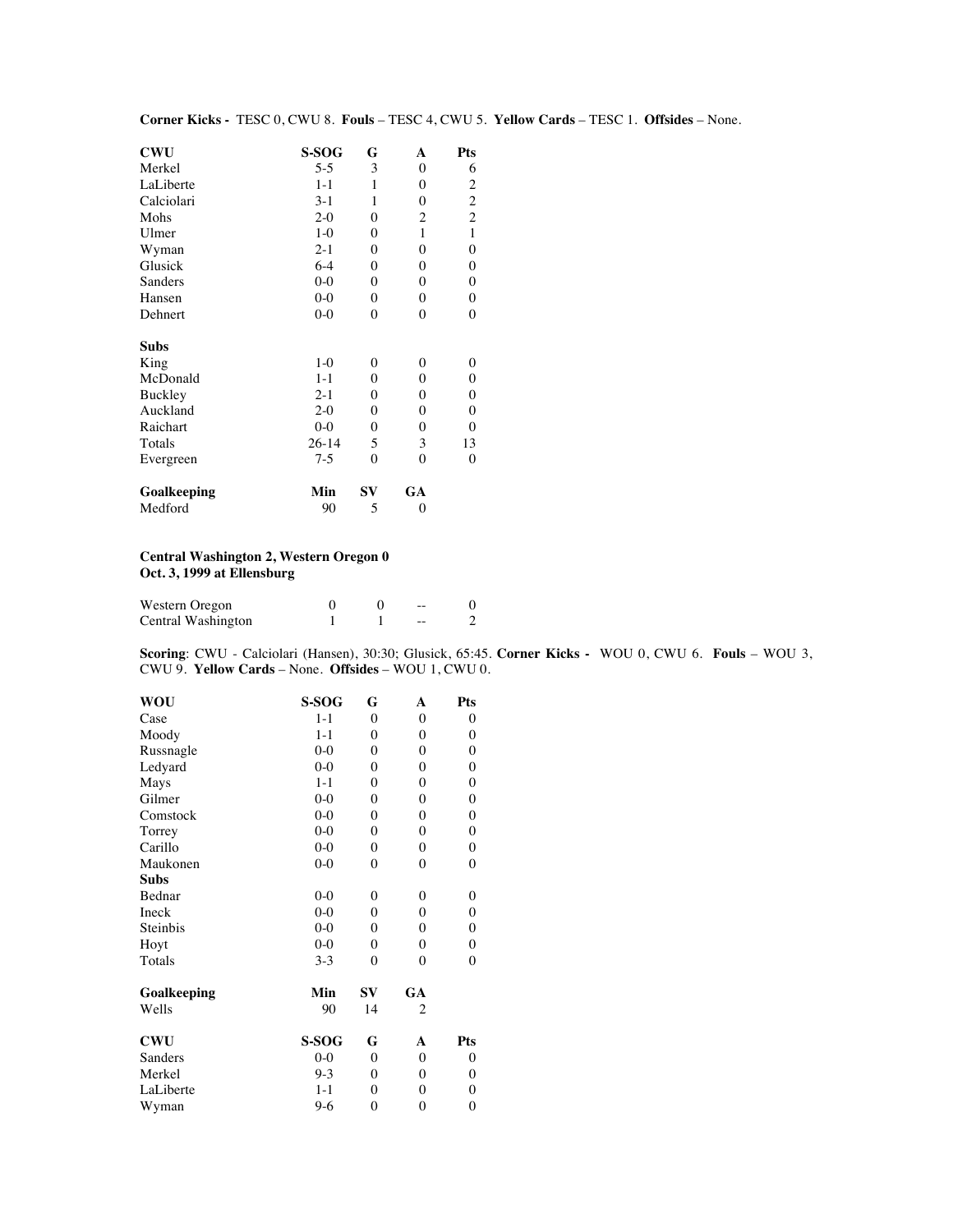| $3-0$   | $\theta$       |          | 1                       |
|---------|----------------|----------|-------------------------|
| $0 - 0$ | 0              | 0        | $\boldsymbol{0}$        |
| $2 - 1$ | 1              | $\theta$ | $\overline{\mathbf{c}}$ |
| $2 - 1$ | 1              | 0        | $\overline{c}$          |
| $2 - 2$ | $\overline{0}$ | $\theta$ | 0                       |
| $1-0$   | 0              | 0        | $\mathbf{0}$            |
|         |                |          |                         |
| $1 - 1$ | 0              | 0        | 0                       |
| $1 - 1$ | 0              | $\theta$ | $\boldsymbol{0}$        |
| $2 - 0$ | 0              | $\theta$ | 0                       |
| $0-0$   | 0              | 0        | 0                       |
| $0-0$   | 0              | 0        | $\boldsymbol{0}$        |
| $33-16$ | $\overline{c}$ |          | 5                       |
| Min     | $S_{\bf V}$    | GA       |                         |
| 90      | 3              |          |                         |
|         |                |          |                         |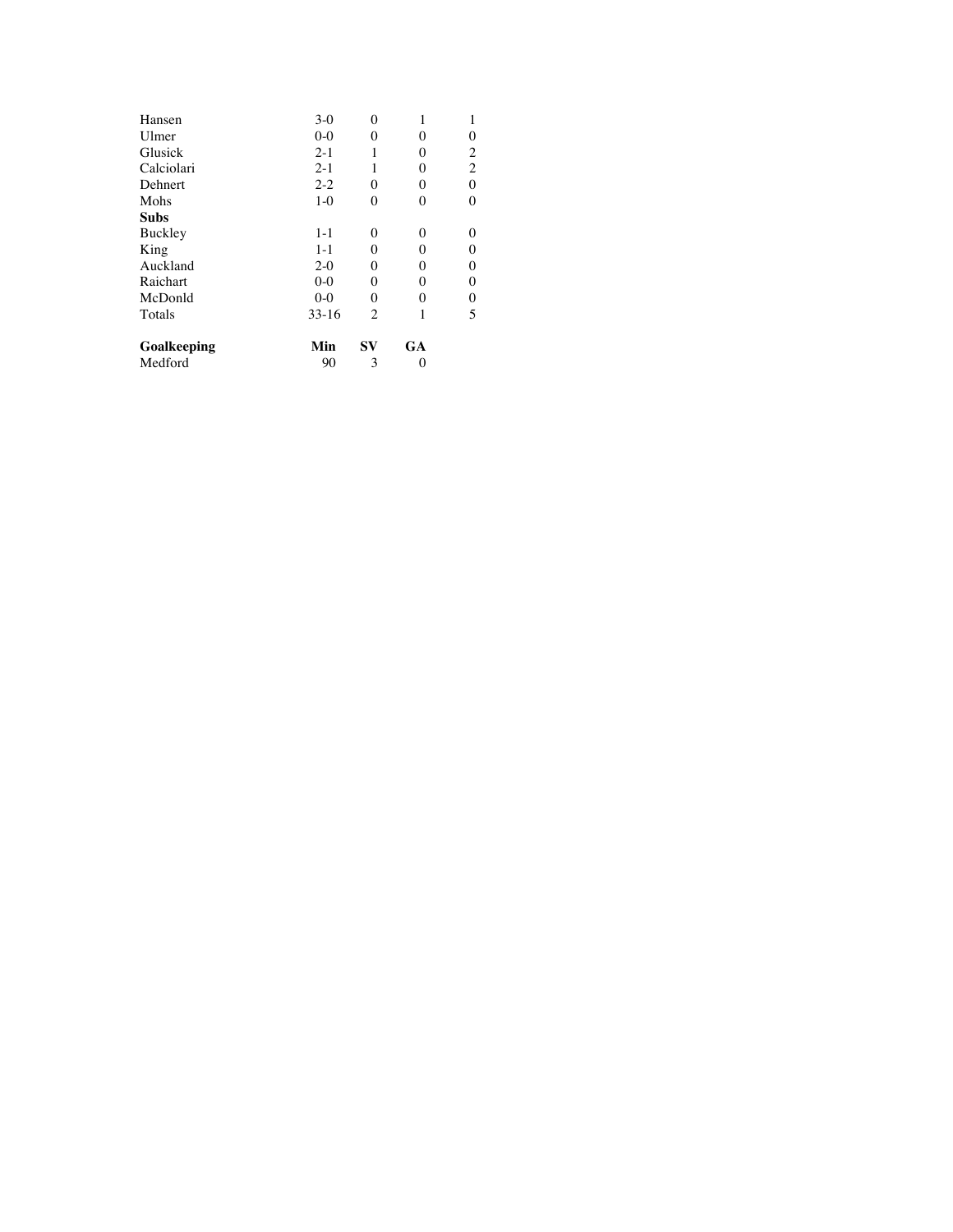#### **Central Washington 2, Hawaii Pacific 1 Oct. 7, 1999 at Ellensburg**

| Hawaii Pacific     |  | $- -$ |  |
|--------------------|--|-------|--|
| Central Washington |  | --    |  |

**Scoring**: HPU – Geolina (Chang), 16:20; CWU – Ulmer (Mohs), 26:45; Ulmer (King), 80:30. **Corner Kicks** – HPU 3, CWU 4. **Fouls** – HPU 12, CWU 10. **Yellow Cards** – None. **Offsides** – HPU 2, CWU 1.

| <b>HPU</b>     | S-SOG    | G              | A              | Pts              |
|----------------|----------|----------------|----------------|------------------|
| Andreass       | $3-0$    | $\theta$       | 0              | $\overline{0}$   |
| Chang          | $0 - 0$  | $\overline{0}$ | $\mathbf{1}$   | $\mathbf{1}$     |
| Taylor         | 1-1      | $\mathbf{0}$   | $\overline{0}$ | $\boldsymbol{0}$ |
| Geolina        | $1 - 1$  | 1              | $\overline{0}$ | $\overline{c}$   |
| Fujimoto       | $0 - 0$  | $\theta$       | $\overline{0}$ | $\overline{0}$   |
| Mattu          | $0-0$    | $\theta$       | $\overline{0}$ | $\overline{0}$   |
| Melendez       | $0 - 0$  | $\mathbf{0}$   | $\mathbf{0}$   | $\boldsymbol{0}$ |
| Snildel        | $2 - 1$  | $\overline{0}$ | $\overline{0}$ | $\overline{0}$   |
| D. Ifuku       | $2-0$    | $\theta$       | $\theta$       | $\overline{0}$   |
| T. Ifuku       | $0-0$    | $\theta$       | $\theta$       | $\overline{0}$   |
| <b>Subs</b>    |          |                |                |                  |
| Mueller        | $0 - 0$  | 0              | 0              | $\boldsymbol{0}$ |
| Ouitan         | $0-0$    | $\overline{0}$ | $\overline{0}$ | $\overline{0}$   |
| Gartner        | $0-0$    | $\theta$       | $\theta$       | $\overline{0}$   |
| Olafsson       | $0-0$    | $\theta$       | $\theta$       | $\overline{0}$   |
| Esspiritu      | $0-0$    | $\mathbf{0}$   | $\overline{0}$ | 0                |
| Totals         | $9 - 3$  | $\mathbf{1}$   | $\mathbf{1}$   | 3                |
| Goalkeeping    | Min      | $S_{\bf V}$    | GA             |                  |
| Manangan       | 90       | 5              | 2              |                  |
| <b>CWU</b>     | S-SOG    | G              | A              | Pts              |
| Sanders        | $0-0$    | $\theta$       | $\theta$       | $\mathbf{0}$     |
| Merkel         | $3 - 2$  | $\overline{0}$ | $\overline{0}$ | $\overline{0}$   |
| LaLiberte      | $0 - 0$  | $\theta$       | $\overline{0}$ | $\overline{0}$   |
| Wyman          | $1-0$    | $\overline{0}$ | $\overline{0}$ | $\overline{0}$   |
| Hansen         | $0 - 0$  | $\theta$       | $\theta$       | $\overline{0}$   |
| Ulmer          | $7 - 2$  | $\overline{2}$ | $\overline{0}$ | $\overline{4}$   |
| Glusick        | $4 - 2$  | $\theta$       | $\mathbf{0}$   | $\overline{0}$   |
| Calciolari     | $1-0$    | $\overline{0}$ | $\overline{0}$ | $\boldsymbol{0}$ |
| Dehnert        | $0-0$    | $\theta$       | $\overline{0}$ | $\overline{0}$   |
| Mohs           | $4 - 1$  | $\theta$       | $\mathbf{1}$   | $\mathbf{1}$     |
| <b>Subs</b>    |          |                |                |                  |
| Auckland       | $3-0$    | $\mathbf{0}$   | 0              | $\boldsymbol{0}$ |
| <b>Buckley</b> | $0-0$    | $\theta$       | $\theta$       | $\overline{0}$   |
| King           | $0-0$    | $\overline{0}$ | $\mathbf{1}$   | $\mathbf{1}$     |
| Totals         | $23 - 7$ | $\overline{2}$ | $\overline{c}$ | 6                |
| Goalkeeping    | Min      | $S_{V}$        | GA             |                  |
| Medford        | 90       | $\overline{2}$ | 1              |                  |

#### **Central Washington 4, Northwest Nazarene 0 Oct. 9, 1999 at Ellensburg**

| <b>Northwest Nazarene</b> |  | $- -$ |  |
|---------------------------|--|-------|--|
| Central Washington        |  | --    |  |

**Scoring**: CWU – Merkel (Ulmer), 57th; Raichart (Calciolari), 73rd; Merkel (Glusick), 77th; Buckley, 78th. **Corner Kicks** – CWU 3, Northwest Nazarene 2. **Fouls** – CWU 13, Northwest Nazarene 7. **Yellow Cards** – None. **Offsides** – None.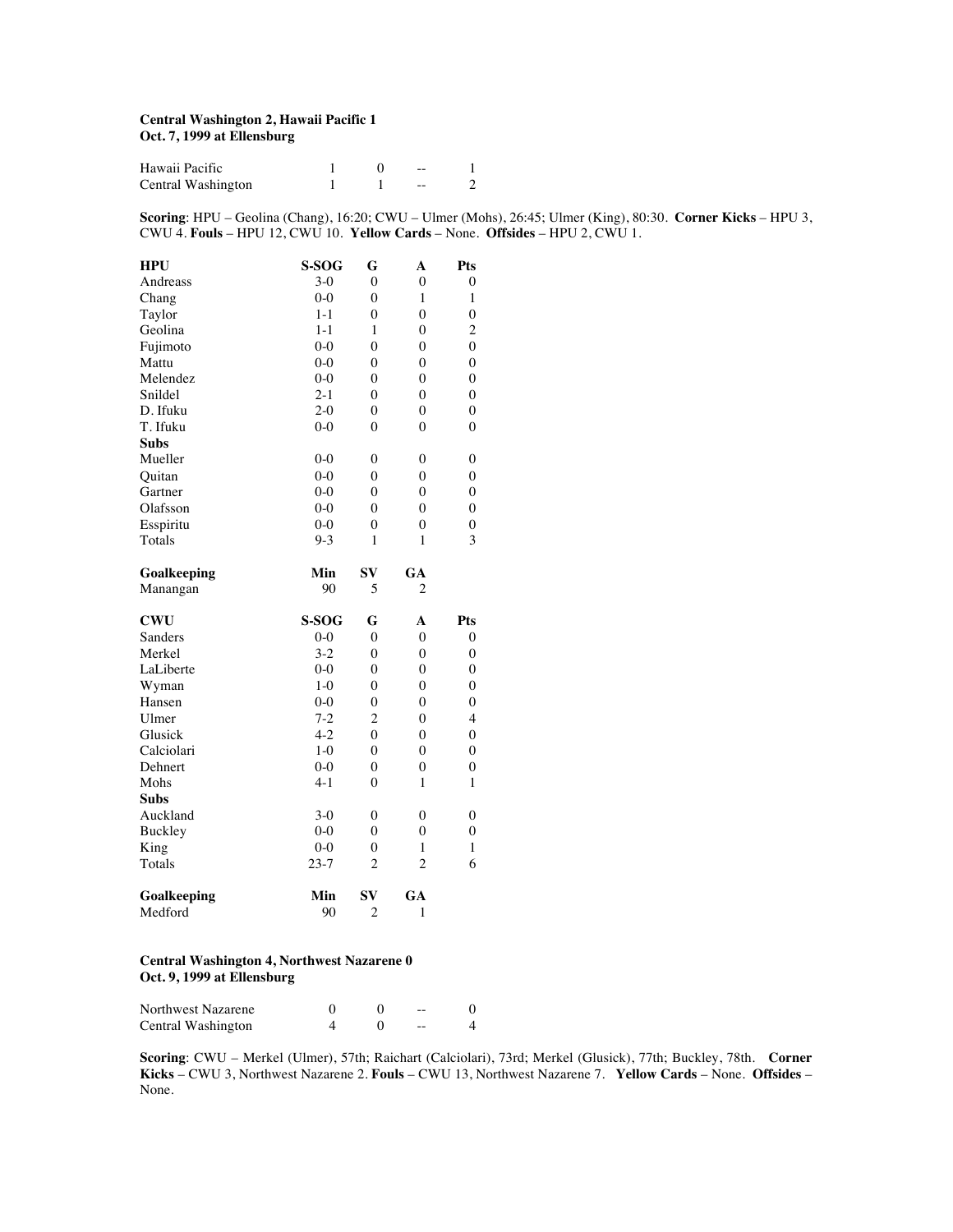| <b>CWU</b>         | <b>Shots</b>   | G        | A        | Pts            |
|--------------------|----------------|----------|----------|----------------|
| Sanders            | 0              | $\theta$ | $\theta$ | 0              |
| Merkel             | 4              | 2        | 0        | 4              |
| LaLiberte          | 1              | $\theta$ | $\theta$ | 0              |
| Wyman              | $\theta$       | $\theta$ | $\theta$ | 0              |
| Hansen             | $\theta$       | $\theta$ | 0        | 0              |
| Ulmer              | 4              | $\theta$ | 1        | 1              |
| Glusick            | $\overline{c}$ | 0        | 1        | 1              |
| Calciolari         | 1              | $\theta$ | 1        | $\mathbf{1}$   |
| Dehnert            | $\Omega$       | $\theta$ | 0        | 0              |
| Mohs               | 1              | 0        | $\theta$ | 0              |
| <b>Subs</b>        |                |          |          |                |
| McDonald           | 0              | 0        | 0        | 0              |
| Raichart           | 1              | 1        | 0        | $\overline{c}$ |
| King               | 1              | $\theta$ | 0        | 0              |
| Buckley            | 1              | 1        | $\theta$ | 0              |
| Auckland           | 2              | 0        | 0        | 0              |
| Totals             | 18             | 4        | 3        | 11             |
| Goalkeeping        | Min            | SV       | GA       |                |
| Medford            | 90             | 4        | 0        |                |
| Northwest Nazarene | 90             | 7        | 4        |                |

#### **Central Washington 6, Carroll 1 Oct. 12, 1999 at Ellensburg**

| Carroll            |  | -- |  |
|--------------------|--|----|--|
| Central Washington |  | -- |  |

**Scoring**: Carroll – Ferriter (Potts), 41:30. CWU – Buckley (Ulmer), 16:10; Merkel (Hansen), 32:35; Auckland, 38:25; Glusick, 71:00; Glusick (Mohs), 76:40. **Corner Kicks** – Carroll 0, CWU 10. **Fouls** – Carroll 1, CWU 12. **Yellow Cards** – None. **Offsides** – None.

| CWU         | S-SOG     | G              | A                | Pts                     |
|-------------|-----------|----------------|------------------|-------------------------|
| Glusick     | $7-3$     | 2              | $\boldsymbol{0}$ | 4                       |
| Buckley     | $2 - 1$   | 1              | $\Omega$         | $\overline{\mathbf{c}}$ |
| Merkel      | $6 - 4$   | 1              | 0                | $\overline{c}$          |
| Hansen      | $1 - 1$   | $\overline{0}$ | 1                | $\,1$                   |
| Mohs        | $1-0$     | 0              | 1                | $\,1$                   |
| Ulmer       | $5-3$     | 0              | 1                | $\mathbf{1}$            |
| Calciolari  | $1 - 1$   | $\overline{0}$ | $\overline{0}$   | $\boldsymbol{0}$        |
| Sanders     | $0-0$     | 0              | $\mathbf{0}$     | $\boldsymbol{0}$        |
| LaLiberte   | $0 - 0$   | 0              | $\boldsymbol{0}$ | $\boldsymbol{0}$        |
| Dehnert     | $0 - 0$   | 0              | $\theta$         | $\boldsymbol{0}$        |
| Subs        |           |                |                  |                         |
| Auckland    | $2 - 1$   | 1              | $\boldsymbol{0}$ |                         |
| King        | $2 - 2$   | 1              | $\boldsymbol{0}$ | $\frac{2}{2}$           |
| Wyman       | $1 - 1$   | 0              | 1                | $\mathbf{1}$            |
| McDonald    | $0 - 0$   | 0              | $\overline{0}$   | $\boldsymbol{0}$        |
| Totals      | $28 - 17$ | 6              | 4                | 16                      |
| Carroll     | $3-1$     | 1              | 1                | 3                       |
| Goalkeeping | Min       | SV             | GA               |                         |
| Medford     | 58        | 0              | 1                |                         |
| Worrell     | 32        | 0              | 0                |                         |
| Carroll     | 90        | 11             | 6                |                         |
|             |           |                |                  |                         |

**Seattle 2, Central Washington 0 Oct. 17, 1999 at Ellensburg**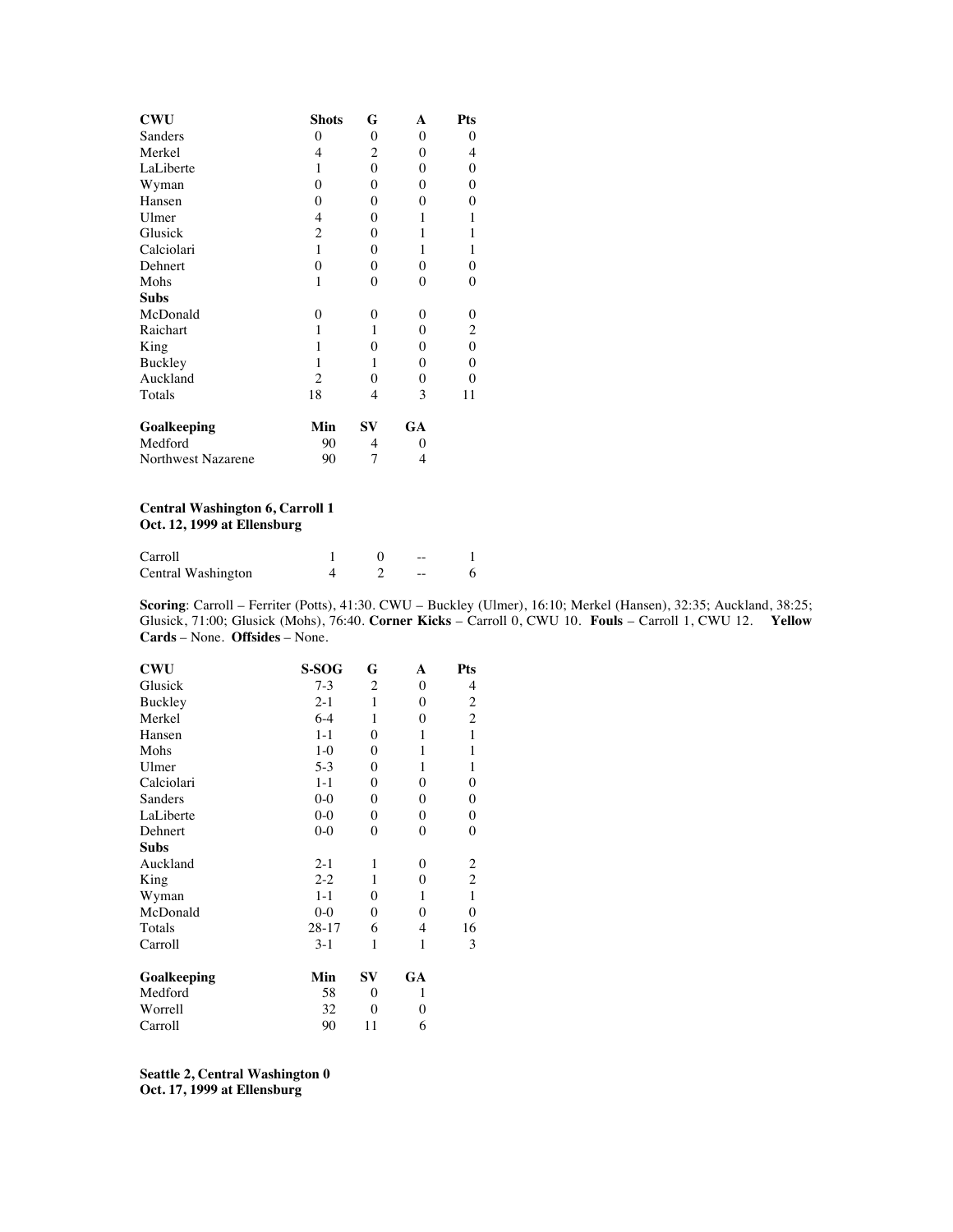| Central Washington |  | $- -$ |  |
|--------------------|--|-------|--|
| Seattle            |  | --    |  |

**Scoring**: Seattle – Tateyama, 26:18; Sauvageau (Hartstein), 43:48. **Corner Kicks** – CWU 2, SU 8. **Fouls** – CWU 15, Seattle 14. **Yellow Cards** – Seattle 1.

| <b>CWU</b>  | S        | G            | A            | Pts              |
|-------------|----------|--------------|--------------|------------------|
| Sanders     | 0        | $\theta$     | $\theta$     | 0                |
| Merkel      | 0        | $\mathbf{0}$ | $\mathbf{0}$ | 0                |
| LaLiberte   | $\theta$ | $\theta$     | $\theta$     | 0                |
| Wyman       | 0        | $\mathbf{0}$ | $\mathbf{0}$ | 0                |
| Hansen      | 0        | $\mathbf{0}$ | $\theta$     | 0                |
| Ulmer       | 0        | $\mathbf{0}$ | $\theta$     | 0                |
| King        | $\theta$ | $\theta$     | $\theta$     | 0                |
| Calciolari  | $\theta$ | $\theta$     | $\theta$     | 0                |
| Dehnert     | $\theta$ | $\mathbf{0}$ | $\theta$     | $\overline{0}$   |
| Mohs        | 1        | $\mathbf{0}$ | $\theta$     | 0                |
| <b>Subs</b> |          |              |              |                  |
| Glusick     | 1        | 0            | $\theta$     | 0                |
| Auckland    | 1        | $\mathbf{0}$ | $\theta$     | 0                |
| Buckley     | 1        | $\theta$     | $\theta$     | $\boldsymbol{0}$ |
| Totals      | 4        | $\theta$     | $\theta$     | 0                |
| Seattle     | 16       | 2            | 1            | 5                |
| Goalkeeping | Min      | SV           | GA           |                  |
| Medford     | 90       | 13           | 2            |                  |
| Seattle     | 90       | 3            | 0            |                  |

#### **San Francisco State 2, Central Washington 1 Oct. 30, 1999 at San Francisco**

| Central Washington  |  | $- -$ |  |
|---------------------|--|-------|--|
| San Francisco State |  | $- -$ |  |

**Scoring**: CWU – Glusick, 2:25. San Francisco State – O'Harra (DeSantis), 44:00; DeSantos (Quintero/Allen), 67:45. **Corner Kicks** – CWU 5, SFS 6. **Fouls** – CWU 12, SFS 14. **Yellow Cards** – SFS 1.

| <b>CWU</b>   | S              | G              | A                | Pts                     |
|--------------|----------------|----------------|------------------|-------------------------|
| Glusick      | $\mathbf{1}$   | 1              | 0                | $\overline{c}$          |
| Ulmer        | 1              | $\overline{0}$ | 0                | 0                       |
| King         | 1              | $\theta$       | $\boldsymbol{0}$ | $\boldsymbol{0}$        |
| Wyman        | $\overline{c}$ | $\overline{0}$ | $\theta$         | $\boldsymbol{0}$        |
| Sanders      | $\theta$       | $\overline{0}$ | $\theta$         | $\boldsymbol{0}$        |
| Merkel       | $\overline{0}$ | $\overline{0}$ | $\mathbf{0}$     | $\boldsymbol{0}$        |
| LaLiberte    | $\overline{0}$ | $\overline{0}$ | 0                | $\boldsymbol{0}$        |
| Hansen       | $\overline{0}$ | $\overline{0}$ | $\boldsymbol{0}$ | $\boldsymbol{0}$        |
| Calciolari   | $\overline{0}$ | $\overline{0}$ | $\mathbf{0}$     | $\boldsymbol{0}$        |
| Dehnert      | $\overline{0}$ | $\overline{0}$ | $\theta$         | $\boldsymbol{0}$        |
| Subs         |                |                |                  |                         |
| Mohs         | 1              | $\overline{0}$ | $\theta$         | 0                       |
| Raichart     | $\overline{0}$ | 0              | $\boldsymbol{0}$ | $\boldsymbol{0}$        |
| Buckley      | $\overline{0}$ | $\overline{0}$ | 0                | $\boldsymbol{0}$        |
| Auckland     | $\overline{0}$ | $\overline{0}$ | 0                | $\boldsymbol{0}$        |
| Totals       | 6              | 1              | $\theta$         | $\overline{\mathbf{c}}$ |
| Seattle      | 13             | 2              | 3                | $\overline{7}$          |
| Goalkeeping  | Min            | $S_{\rm V}$    | GA               |                         |
| Medford, CWU | 90             | 7              | 2                |                         |
| Kimble, SFS  | 90             | 1              | 1                |                         |

#### **Central Washington 5, Cal State Stanislaus 1**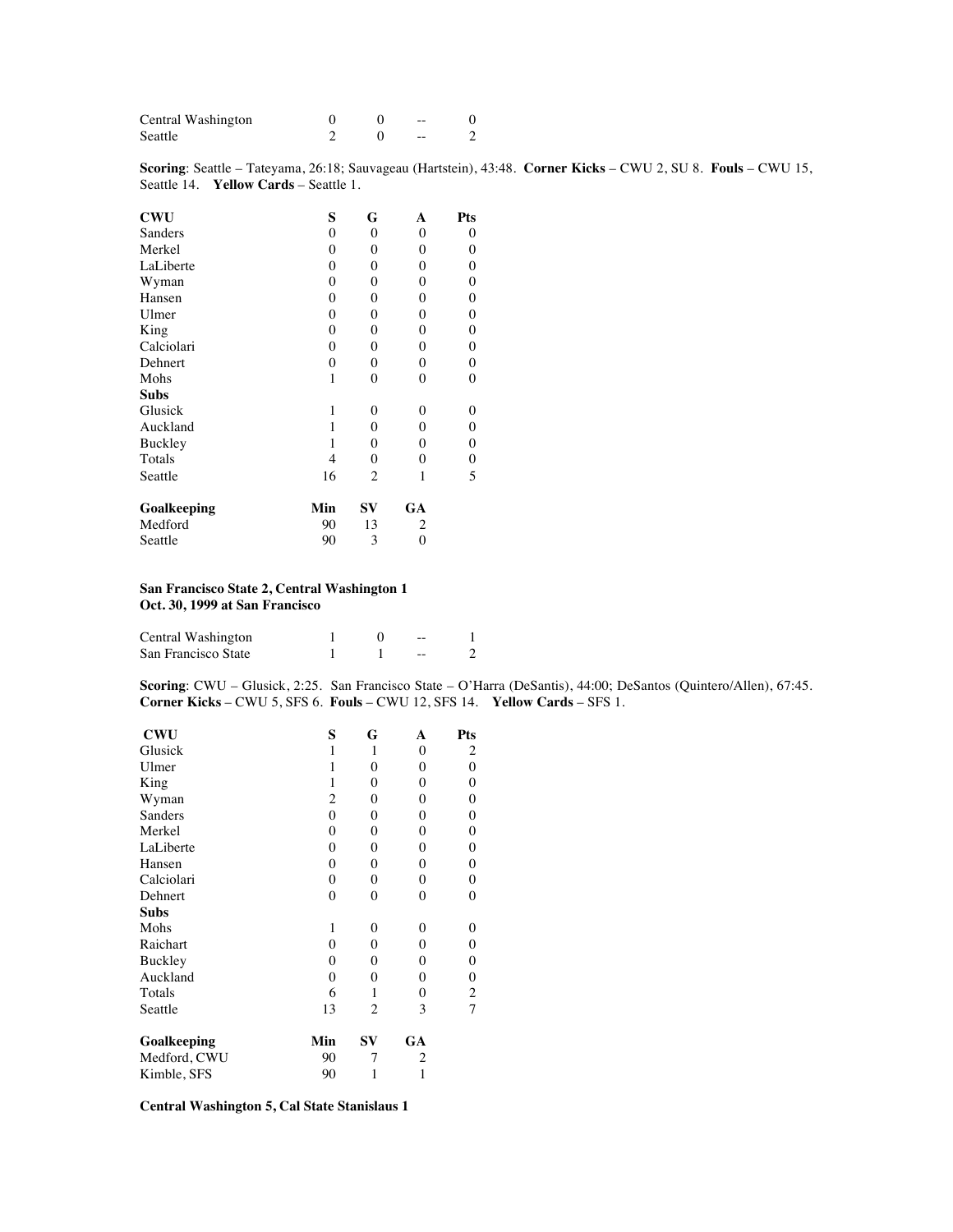#### **Nov. 1, 1999 at Turlock**

| Central Washington   |  | $- -$ |  |
|----------------------|--|-------|--|
| Cal State Stanislaus |  | --    |  |

**Scoring**: CWU – Auckland, 44:00; Buckley (Merkel), 69:04; Merkel, 77:10; Merkel (Raichart), 89:07; Mohs, 89:15. Cal State Stanislaus – Hackler (Maloney), 53:00. **Corner Kicks** – CWU 4, CSS 4. **Fouls** – CWU 5, CSS 8. **Offsides** – CWU 1, CSS 1. **Yellow Cards** – Dehnert 2, CSS 2. **Red Cards** – Wyman.

| <b>CWU</b>   | S              | G              | A                | Pts              |
|--------------|----------------|----------------|------------------|------------------|
| Merkel       | 3              | $\overline{c}$ | 1                | 5                |
| LaLiberte    | 1              | $\overline{0}$ | $\theta$         | $\boldsymbol{0}$ |
| Ulmer        | $\mathbf{1}$   | $\mathbf{0}$   | $\boldsymbol{0}$ | $\boldsymbol{0}$ |
| Glusick      | 1              | $\mathbf{0}$   | $\theta$         | $\boldsymbol{0}$ |
| Medford      | $\theta$       | 0              | $\theta$         | $\boldsymbol{0}$ |
| Routh        | $\mathbf{0}$   | 0              | $\boldsymbol{0}$ | $\boldsymbol{0}$ |
| Sanders      | $\overline{0}$ | 0              | $\boldsymbol{0}$ | $\boldsymbol{0}$ |
| Wyman        | $\overline{0}$ | $\overline{0}$ | $\mathbf{0}$     | $\boldsymbol{0}$ |
| Hansen       | $\overline{0}$ | 0              | $\boldsymbol{0}$ | $\boldsymbol{0}$ |
| King         | $\mathbf{0}$   | $\mathbf{0}$   | $\mathbf{0}$     | $\boldsymbol{0}$ |
| Dehnert      | $\mathbf{0}$   | $\overline{0}$ | $\theta$         | $\boldsymbol{0}$ |
| Subs         |                |                |                  |                  |
| Auckland     | 1              | 1              | $\theta$         |                  |
| Buckley      | 1              | $\mathbf{1}$   | $\mathbf{0}$     | $\frac{2}{2}$    |
| Mohs         | 1              | 1              | $\overline{0}$   |                  |
| Raichart     | $\overline{0}$ | $\overline{0}$ | 1                | $\,1$            |
| Calciolari   | 0              | 0              | $\theta$         | $\boldsymbol{0}$ |
| Totals       | 9              | 5              | $\overline{c}$   | 12               |
| Seattle      | 5              | 1              | 1                | 3                |
| Goalkeeping  | Min            | SV             | GA               |                  |
| Medford, CWU | 90             | 2              | 1                |                  |
| Brown, CSS   | 90             | $\overline{c}$ | 5                |                  |

#### **Central Washington 1, Humboldt State 0 Nov. 5, 1999 at Ellensburg**

| Humboldt State     |  | $- -$ |  |
|--------------------|--|-------|--|
| Central Washington |  | $- -$ |  |

**Scoring**: CWU – Auckland (Ulmer), 85th. **Corner Kicks** – HSU 2, CWU 6. **Fouls** – HSU 7, CWU 13. **Offsides** – HSU 4, CWU 3.

| <b>HSU</b>    | S        | G        | A              | Pts            |
|---------------|----------|----------|----------------|----------------|
| Nagle         | 0        | $\theta$ | $\overline{0}$ | 0              |
| Becker-Wayman | 0        | $\theta$ | $\theta$       | 0              |
| Forseth       | 1        | $\theta$ | 0              | 0              |
| Douglass      | 2        | $\theta$ | 0              | 0              |
| Finney        | 1        | $\theta$ | 0              | 0              |
| Texeiera      | 2        | $\theta$ | 0              | $\overline{0}$ |
| Arthur        | 3        | $\theta$ | 0              | 0              |
| Mahaffey      | 0        | $\theta$ | $\overline{0}$ | 0              |
| Williams      | 0        | $\theta$ | $\overline{0}$ | 0              |
| Romel         | 6        | $\theta$ | $\theta$       | $\overline{0}$ |
| Subs          |          |          |                |                |
| Ahmadia       | 0        | $\Omega$ | 0              | 0              |
| Lyans         | 0        | $\theta$ | 0              | 0              |
| Lewis         | $\theta$ | $\theta$ | $\theta$       | 0              |
| Totals        | 15       | $\theta$ | $\theta$       | $\theta$       |
| CWU           | S        | G        | А              | Pts            |
| Sanders       | 0        | 0        | 0              | 0              |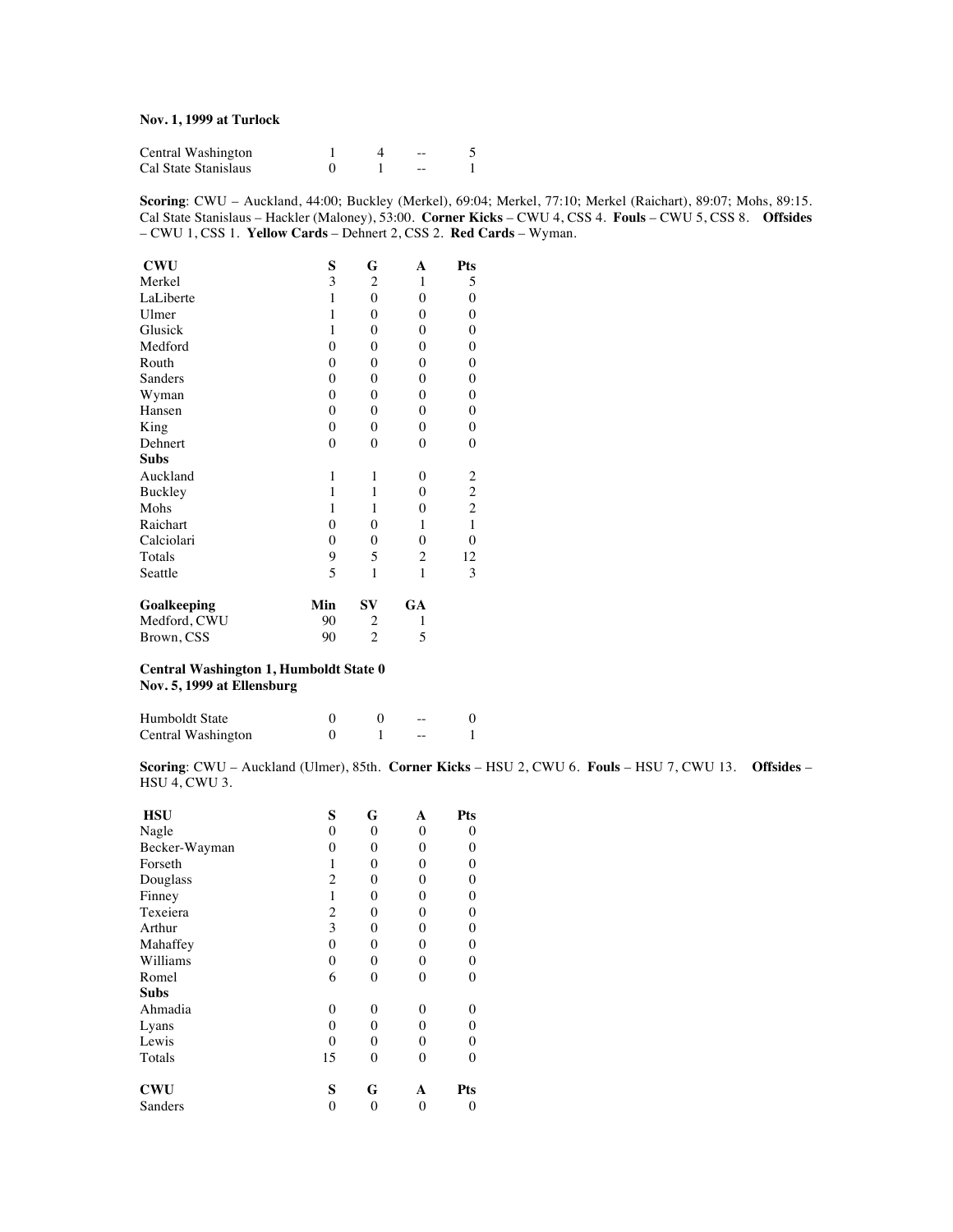| Merkel         | 0        | 0        | 0        | 0                |
|----------------|----------|----------|----------|------------------|
| LaLiberte      |          | 0        | 0        | 0                |
| Hanson         | 0        | 0        | 0        | 0                |
| Ulmer          | 2        | 0        |          | 1                |
| Glusick        | 4        | 0        | $\Omega$ | 0                |
| King           | 0        | 0        | $\theta$ | 0                |
| Calciolari     | $\theta$ | 0        | $\theta$ | $\boldsymbol{0}$ |
| Auckland       | 2        | 1        | 0        | $\overline{c}$   |
| Mohs           | 3        | 0        | $\theta$ | 0                |
| Subs           |          |          |          |                  |
| Buckley        | 0        | 0        | $\Omega$ | 0                |
| Raichart       |          | 0        | 0        | 0                |
| Routh          | 2        | $\theta$ | 0        | 0                |
| Totals         | 15       | 1        |          | 3                |
| Goalkeeping    | Min      | SV       | GA       |                  |
| Rodirguez, HSU | 90       |          | 5        |                  |
| Medford, CWU   | 90       | 0        | 9        |                  |

#### **Central Washington 1, Western Washington 1 Nov. 7, 1999 at Ellensburg**

| Western Washington |  | $1 \t 0 \t 0 \t 0 \t -1$ |  |  |
|--------------------|--|--------------------------|--|--|
| Central Washington |  | $0 \t1 \t0 \t0 \t-1$     |  |  |

**Scoring**: WWU – Maurer (Goodlett), 23rd. CWU – Merkel (Glusick), 64th. **Corner Kicks** – WWU 7, CWU 6. **Fouls** – WWU 27, CWU 11. **Offsides** – WWU 1, CWU 0. **Yellow Card –** WWU, Avakian.

| WWU            | S              | G              | A              | Pts              |
|----------------|----------------|----------------|----------------|------------------|
| Peadon         | $\theta$       | $\mathbf{0}$   | $\theta$       | 0                |
| Goodlett       | 3              | $\overline{0}$ | $\mathbf{1}$   | $\mathbf{1}$     |
| Skjel          | $\overline{0}$ | $\overline{0}$ | $\overline{0}$ | $\overline{0}$   |
| Wellnitz       | $\overline{4}$ | $\theta$       | $\overline{0}$ | $\overline{0}$   |
| Beck           | $\overline{0}$ | $\overline{0}$ | $\theta$       | $\overline{0}$   |
| Avakian        | $\overline{c}$ | $\theta$       | $\theta$       | $\theta$         |
| Falor-Dakziel  | $\overline{0}$ | $\overline{0}$ | $\theta$       | $\theta$         |
| Soine          | $\overline{c}$ | $\overline{0}$ | $\overline{0}$ | $\overline{0}$   |
| Maurer         | $\overline{c}$ | $\mathbf{1}$   | $\overline{0}$ | $\overline{c}$   |
| VanBlommestein | $\mathbf{1}$   | $\theta$       | $\overline{0}$ | $\overline{0}$   |
| <b>Subs</b>    |                |                |                |                  |
| Anderson       | $\overline{c}$ | $\theta$       | $\mathbf{0}$   | $\boldsymbol{0}$ |
| Whitlock       | $\overline{c}$ | $\overline{0}$ | $\theta$       | $\boldsymbol{0}$ |
| Wood           | $\mathbf{1}$   | $\theta$       | $\theta$       | $\overline{0}$   |
| Nash           | $\overline{0}$ | $\overline{0}$ | $\overline{0}$ | $\overline{0}$   |
| Totals         | 19             | 1              | $\mathbf{1}$   | 3                |
| <b>CWU</b>     | S              | G              | A              | Pts              |
| Sanders        | $\overline{0}$ | $\overline{0}$ | $\overline{0}$ | $\overline{0}$   |
| Merkel         | 3              | $\mathbf{1}$   | $\overline{0}$ | $\overline{c}$   |
| Laliberte      | $\mathbf{1}$   | $\overline{0}$ | $\overline{0}$ | $\mathbf{0}$     |
| Wyman          | $\overline{0}$ | $\theta$       | $\theta$       | $\mathbf{0}$     |
| Hansen         | $\overline{0}$ | $\overline{0}$ | $\overline{0}$ | $\mathbf{0}$     |
| Ulmer          | $\mathbf{1}$   | $\theta$       | $\theta$       | $\overline{0}$   |
| Glusick        | 4              | $\theta$       | 1              | $\mathbf{1}$     |
| Dehnert        | $\overline{0}$ | $\overline{0}$ | $\overline{0}$ | $\theta$         |
| Mohr           | $\overline{0}$ | $\overline{0}$ | $\mathbf{0}$   | $\boldsymbol{0}$ |
| Routh          | $\overline{0}$ | $\theta$       | $\overline{0}$ | $\overline{0}$   |
| <b>Subs</b>    |                |                |                |                  |
| Calciolari     | $\overline{0}$ | $\theta$       | $\overline{0}$ | $\boldsymbol{0}$ |
| King           | 1              | $\theta$       | $\theta$       | $\boldsymbol{0}$ |
| Buckley        | $\overline{0}$ | $\theta$       | $\overline{0}$ | 0                |
| Auckland       | $\overline{0}$ | $\overline{0}$ | $\overline{0}$ | $\mathbf{0}$     |